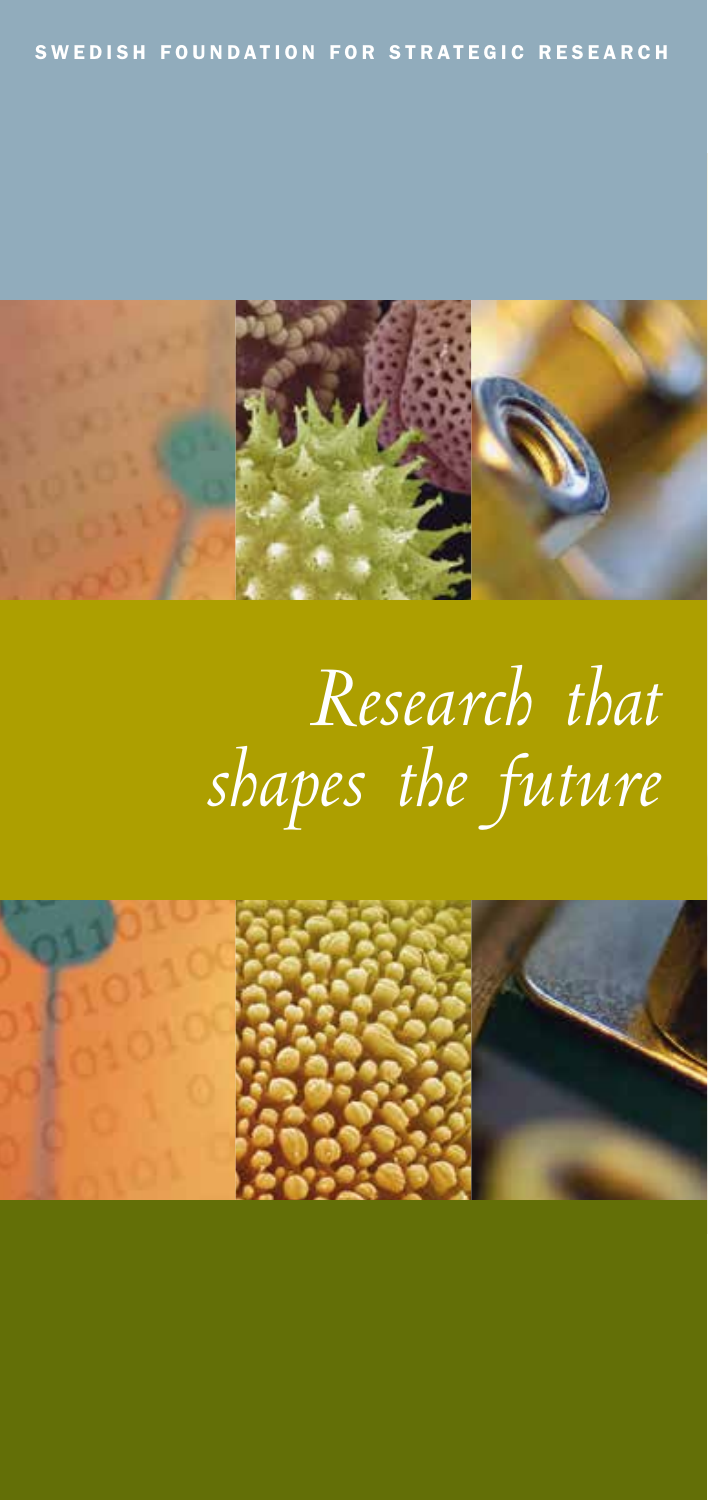#### BACKGROUND AND OBJECTIVES

The Swedish Foundation for Strategic Research, SSF, is an independent research funding body whose purpose is to support research in the natural sciences, engineering, and medicine. The Foundation promotes the development of strong research settings of significance for the development of Sweden's long-term competitiveness. This is done primarily by means of focused efforts, such as funding of a research project over a number of years, and large contributions to leading researchers, with an emphasis on the younger ones.

The Foundation was founded in 1994 by the government. The founding capital was SEK 6 billion. Thanks to good asset management and favorable stock market performance, the Foundation has been able to distribute approximately SEK 13 billion to Swedish research since the start while increasing its capital to almost SEK 11 billion (December 2016).

SSF has decided to give priority to the following main areas during the period up to 2021:

- Information, Communication, and Systems Technologies (ICT)
- Life Sciences with a focus on technologies and Bioengineering
- Material Research with a focus on new and enhanced functionality and production

The Foundation funds about 250 research projects in the form of large targeted grants, known as framework grants, or individual grants to leading researchers.

The Governing Board consists of ten members, two of whom are appointed by the Government and one by the outgoing Board. The others are appointed after nomination by the state research councils, universities and academies (the Royal Academy of Sciences, KVA, and the Royal Swedish Academy of Engineering Sciences, IVA).

## **STRATEGY**

The research activities may range from basic research to applied research and areas in between. The Foundation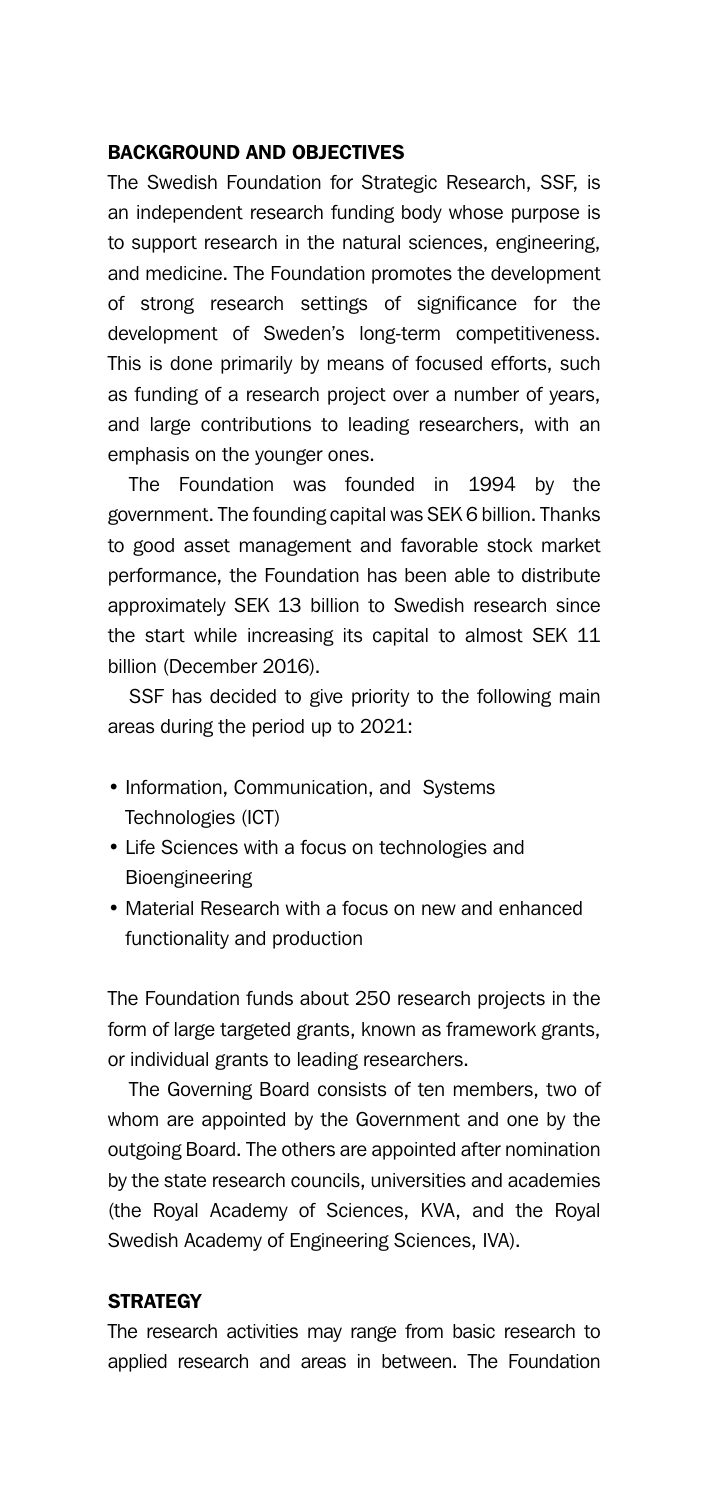

Payments per modes of support (Mkr)

has defined strategic research as research than can be of practical benefit to Swedish industry and society. International cooperation, interdisciplinary, and transboundary approaches and establishment of networks between academia and industry are to be encouraged. Areas that are supported are ones where Sweden plays a prominent role today and ones where Sweden is judged to have the potential to be a leader. Benefit can be assessed from several aspects, such as:

- research whose results can serve as a basis for the development of existing or new companies
- more well-educated graduates who are attractive for employment primarily in industry and society, but also at universities and research institutes
- the ability of research settings of high international standard to attract uniquely qualified researchers and foreign investments to Sweden
- research that serves as a basis for international cooperation, whereby knowledge of interest to Swedish industry can be acquired.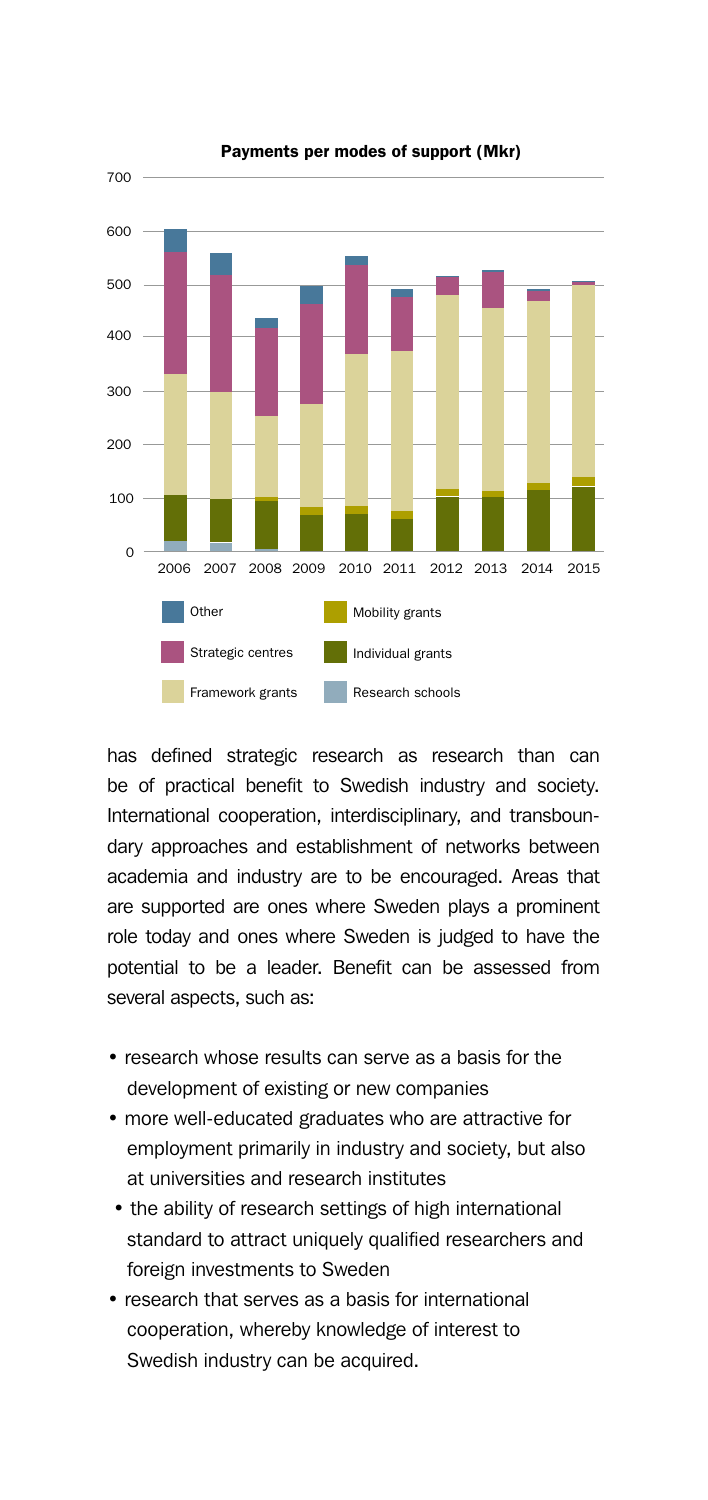It is assumed that the funded research might yield additional knowledge and expertise that could ultimately be applicable within knowledge-intensive and high-tech companies or other social sectors in Sweden. In this way the Foundation's initiatives can contribute to greater national competence, more jobs, and a sustainable society.

### DIALOGUE

The Foundation has an active dialogue with universities and research institutes as well as individual researchers and clients in the private and public sectors. SSF also wishes to promote the dialogue in research-related matters between different sectors of society, academia and industry.

SSF is clarifying its role as a research funding body in a transparent and open process – from planning and calls for proposals via the selection and decision process to evaluation and accounting.

The focus is on disseminating research results that can give rise to innovations or be further developed within related research areas and/or interdisciplinary. The Foundation further expects those who work in the supported activity to disseminate the results of their research on their own initiative.

# FORMS OF SUPPORT

We work with several different forms of support, with an emphasis on framework grants and individual grants to progressive researchers. The period of the grant is normally three to six years. The Foundation also has a mobility programme to stimulate mobility between the university world and the business world, as well as an international researcher exchange programme.

#### Framework grants

These are grants where one or more researchers from one or more research groups collaborate to solve an important research problem within a given area, which is specified in the call for proposals. One of the researchers is the chief applicant. A programme committee consisting of experts from both academia and industry follow and support the projects within the programme.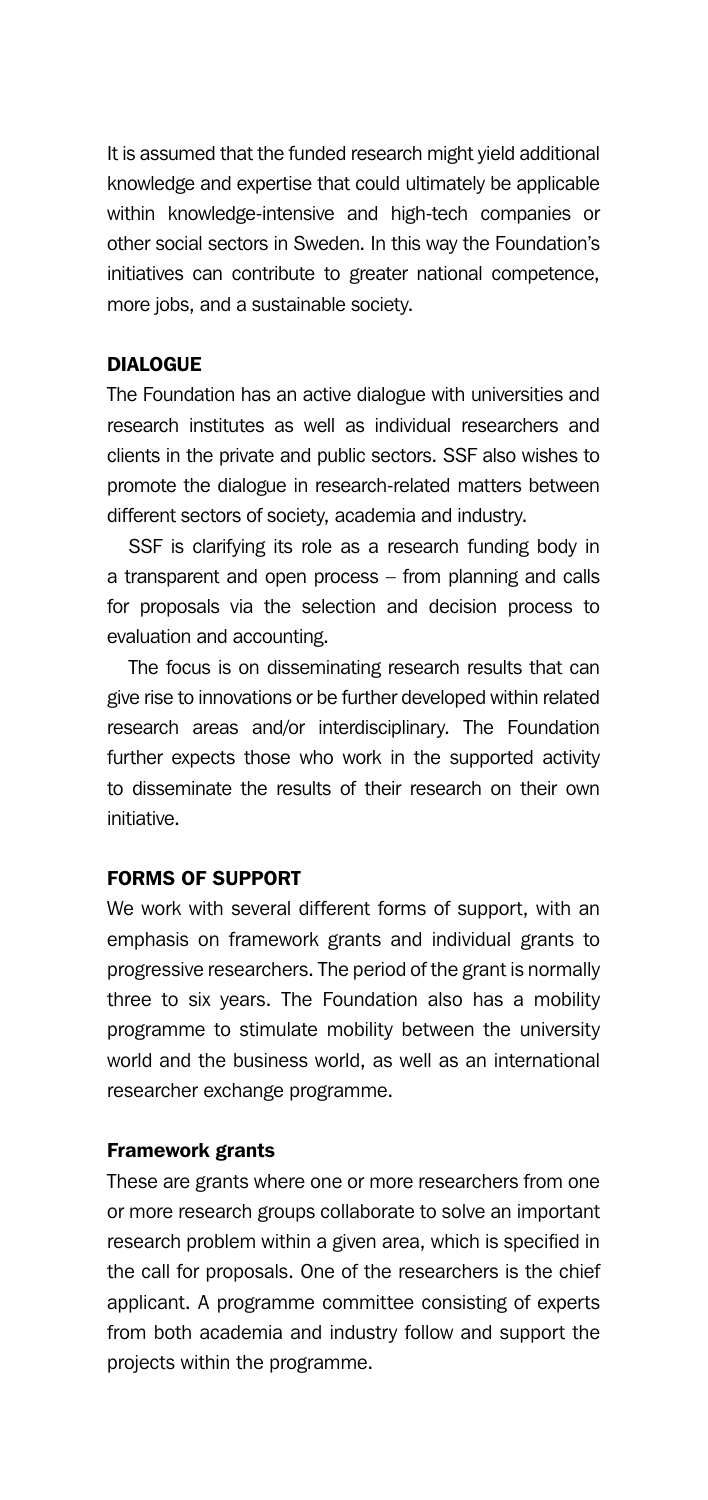

Payments per research area\* (MSEK)

#### The Future Research Leaders progamme

The purpose of the programme is to identify and support young, promising researchers with leadership potential and give them the funding they need to put together their own internationally competitive research groups. The programme also includes an extensive leadership training.

#### The Ingvar Carlsson Award

This is a programme aimed at giving homecoming postdocs an opportunity to launch their own independent and creative research careers in Sweden. This programme includes a special leadership training.

#### Strategic Mobility

The program encourages mobility and covers a person's salary for service in the other sector for a limited period. The exchange can be in both directions, i.e. from and to academia - industry.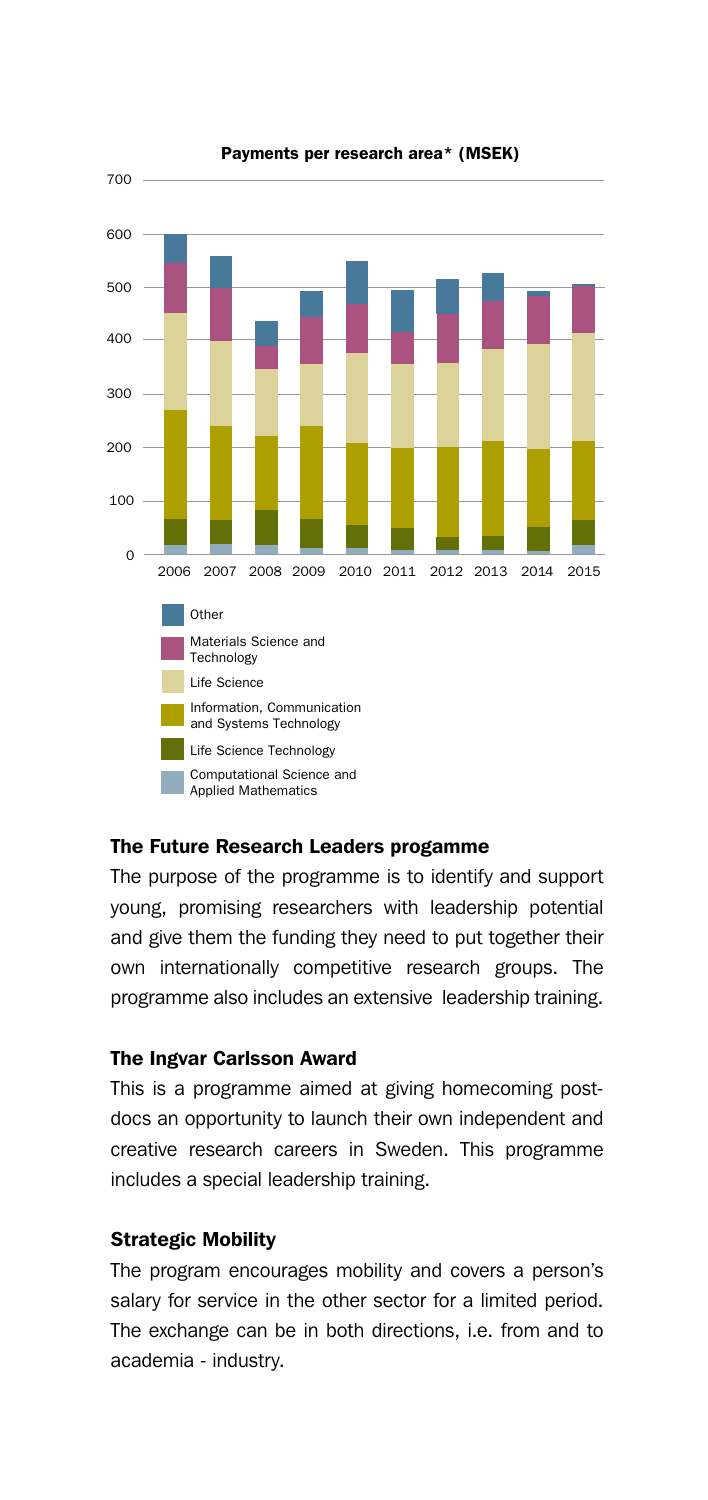# Industry Doctoral Student and Research Institute Doctoral Student

Each grant in respective programme covers funds for research and PhD-education for industrial /research institute doctoral, in collaboration between industry / clinic and academia.

## Graduate school - Neutron Scattering

ESS, European Spallation Source, based in Sweden is one of the largest research infrastructure projects staged in Sweden. In order to strengthen high class Swedish research throughout the scientific field of neutron scattering SSF finances a graduate school.

## Industrial Research Center

A promotion of competence research centers where industry formulate and prioritize the research mission together with research groups in academia. The projects should be system-changing, if not disruptive, beyond develop existing technology.

## Research Infrastructure Fellows

Research Infrastructure Fellows is a programme aimed at individuals with unique skills as research engineer. The aim is to develop methods, tools, software, databases, etc., and make them available to a wider audience.

#### International cooperation

International cooperation is of great importance for maintaining and raising the scientific quality of the research. The Foundation therefore considers it important to promote cooperation between leading Swedish and foreign research groups, as exemplified by a present cooperation agreement with South Korea and Japan.

#### ORGANISATION AND WORK FORMS

# Executive management, secretariat and evaluation committe

The Foundation is presided over by an Chief Executive Director (CEO) answering to the Governing Board. The CEO is assisted by a secretariat of roughly 14 persons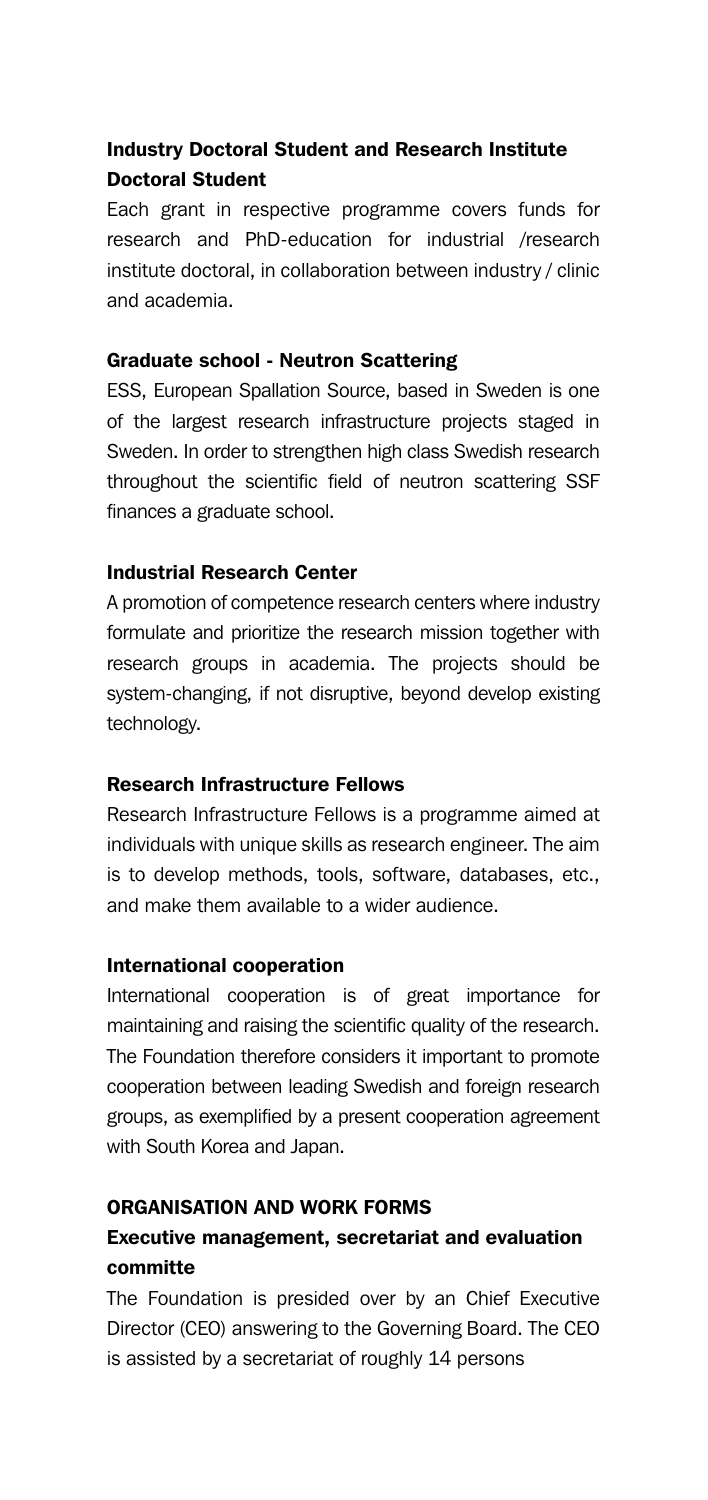

and a number of working groups with Swedish and foreign researchers, as well as representatives from industry and society.

# Financial management

The foundation's capital is managed with a reasonable level of risk in a conservative, balanced fashion to ensure a satisfactory return. According to the statues the Foundation may consume its capital and also be recapitalized.

# QUALITY AND RELEVANCE

The Foundation works with strategic action areas and a competitive application procedure in open calls. Review of applications and evaluation of completed research are vital for guaranteeing both scientific quality and strategic relevance. These tasks are performed by internationally leading scientific and industrial experts, whereby the experience is fed back into the strategic planning. The research programmes are evaluated periodically by the academies KVA and IVA.